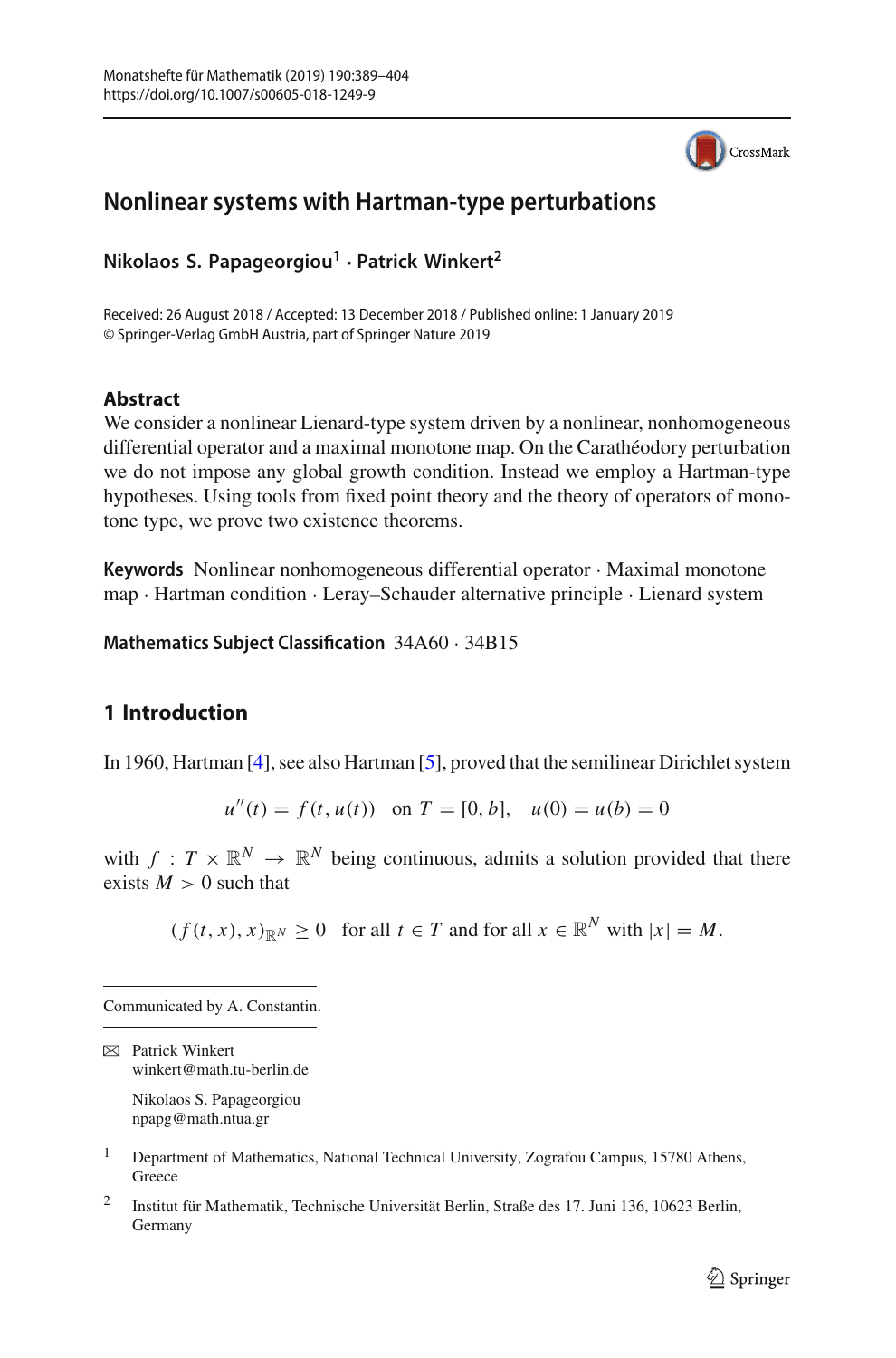Later, Knobloch [\[6\]](#page-15-2) extended the result to semilinear periodic systems under the assumption that the vector field  $f: T \times \mathbb{R}^N \to \mathbb{R}^N$  is locally Lipschitz. More recently, Mawhin [\[8\]](#page-15-3) extended the results of Hartman and Knobloch to nonlinear systems driven by the vector *p*-Laplacian and having a continuous vector field  $f: T \times \mathbb{R}^N \to \mathbb{R}^N$ .

In this paper we go well beyond the aforementioned works and deal with the following nonlinear system:

<span id="page-1-0"></span>
$$
a(u'(t))' + \frac{d}{dt}\nabla G(u(t)) \in A(u(t)) + f(t, u(t)) \quad \text{for a.a. } t \in T = [0, b],
$$
  

$$
u \in BC,
$$
 (1.1)

where we mean by  $u \in BC$  that  $u$  satisfies one of the following boundary conditions

- Dirichlet condition:  $u(0) = u(b) = 0$ ;
- Neumann condition:  $u'(0) = u'(b) = 0$ ;
- Periodic condition:  $u(0) = u(b)$ ,  $u'(0) = u'(b)$ .

We will do the proof for the periodic problem and the same reasoning, in fact in a simpler form, applies also to the other two boundary conditions.

In problem [\(1.1\)](#page-1-0), the mapping  $a : \mathbb{R}^N \to \mathbb{R}^N$  is a suitable homeomorphism, in general nonhomogeneous, which includes many differential operators of interest as special cases such as the vector *p*-Laplacian. For *G* we suppose  $G \in C^2(\mathbb{R}^N, \mathbb{R})$  and on the right-hand side of [\(1.1\)](#page-1-0),  $A : \mathbb{R}^N \to 2^{\mathbb{R}^N}$  is a maximal monotone map and  $f: T \times \mathbb{R}^N \to \mathbb{R}^N$  is a Carathéodory perturbation, that is,  $t \to f(t, x)$  is measurable for all  $x \in \mathbb{R}^N$  and  $x \to f(t, x)$  is continuous for a.a.  $t \in T$ . We do not assume that the domain of  $A$  is all of  $\mathbb{R}^N$  and this incorporates in our framework systems with unilateral constraints, namely differential variational inequalities. Moreover, we do not impose any global growth condition on the perturbation term  $f(t, \cdot)$ . Instead we employ the Hartman-type condition mentioned in the beginning of the paper. The particular form of  $(1.1)$  classifies the problem as a nonlinear Lienard system, see Hartman [\[5,](#page-15-1) p. 179].

Our approach uses tools from fixed point theory and from the theory of nonlinear operators of monotone type.

#### **2 Preliminaries and hypotheses**

Let *X* be a reflexive Banach space, let  $X^*$  be its topological dual and denote by  $\langle \cdot, \cdot \rangle$ the duality brackets for the pair  $(X^*, X)$ . We say that a map  $A: X \to 2^{X^*}$  is monotone if

$$
\langle u^* - x^*, u - x \rangle \ge 0
$$
 for all  $(u, u^*), (x, x^*) \in$  Gr A,

where

$$
Gr A = \{(v, v^*) \in X \times X^* : v^* \in A(v)\}
$$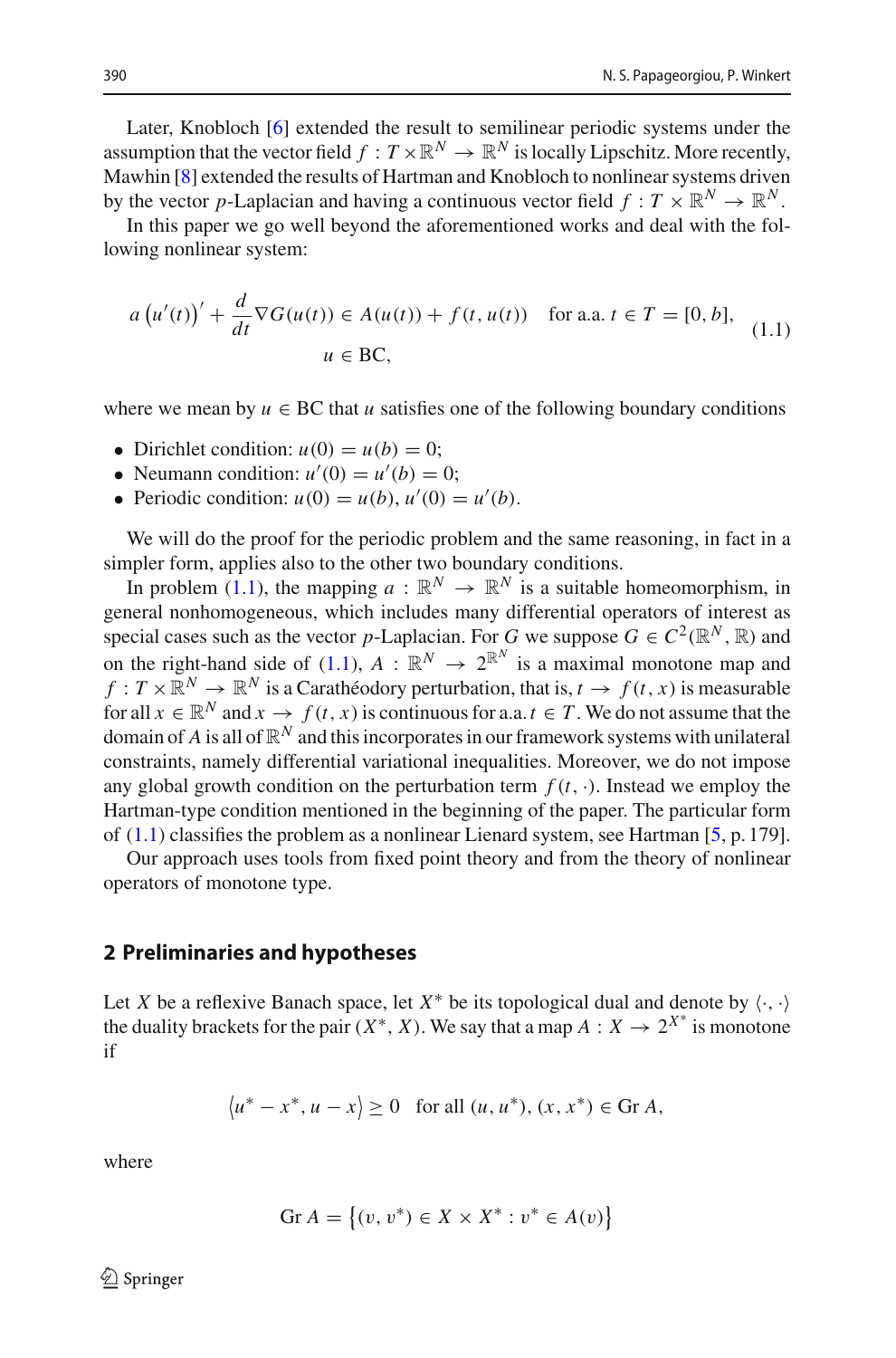denotes the graph of *A*. If *A* satisfies

$$
\langle u^* - x^*, u - x \rangle > 0 \quad \text{for all } (u, u^*), (x, x^*) \in \text{Gr } A \text{ with } u \neq x,
$$

then we say that *A* is strictly monotone. Finally we say that  $A: X \to 2^{X^*}$  is maximal monotone if

$$
\langle u^* - x^*, u - x \rangle \ge 0 \quad \text{for all } (u, u^*) \in \text{Gr } A \quad \text{implies} \quad (x, x^*) \in \text{Gr } A.
$$

This means that Gr *A* is maximal with respect to inclusion among the graphs of all monotone maps. By *D*(*A*) we denote the domain of *A*, that is,

$$
D(A) = \{u \in X : A(u) \neq \emptyset\}.
$$

For a maximal monotone map *A* we have that Gr *A* is sequentially closed in  $X_w \times X^*$ and in  $X \times X^*_{\text{w}}$ .

Now, let *H* be a Hilbert space. We identify *H* with its dual by the Fréchet–Riesz theorem, that is,  $H = H^*$ . Let  $A : H \to 2^H$  be a maximal monotone map. For  $\lambda > 0$ we define the following single-valued maps

Resolvent of 
$$
A: J_{\lambda} = (I + \lambda A)^{-1}
$$
,  
Yosida approximation of  $A: A_{\lambda} = \frac{1}{\lambda} [I - J_{\lambda}].$ 

<span id="page-2-0"></span>The next proposition summarizes the main properties of these two operators.

**Proposition 2.1** *If*  $A : H \rightarrow 2^H$  *is a maximal monotone map and*  $\lambda > 0$ *, then the following hold:*

(a)  $J_{\lambda}: H \to H$  is nonexpansive, that is  $||J_{\lambda}(u) - J_{\lambda}(x)|| \le ||u - x||$  for all  $u, x \in H$ ; (b)  $A_{\lambda}(u) \in A(J_{\lambda}(u))$  *for all*  $u \in H$ ;

- (c)  $A_{\lambda}$  *is monotone and*  $||A_{\lambda}(u) A(x)|| \leq \frac{1}{\lambda} ||u x||$  *for all*  $u, x \in H$ ;
- (d)  $||A_{\lambda}(u)|| \le ||A^{0}(u)|| = \min \{||u^*|| : u^* \in A(u)\}$  and  $A_{\lambda}(u) \to A^{0}(u)$  as  $\lambda \to 0^+$ *for all*  $u \in D(A)$ *;*
- (e)  $\overline{D(A)}$  *is convex and*  $J_{\lambda}(u) \rightarrow \text{proj}\left(u; \overline{D(A)}\right)$  *for all*  $u \in H$ .

*Remark 2.2* The maximal monotonicity of *A* implies that  $A(u) \subseteq H$  is nonempty, closed and convex for all  $u \in D(A)$ . Therefore, the minimal norm element  $A^0(u)$ exists. Moreover,  $D(A)$  is convex and so the metric projection proj $(\cdot, D(A))$  is welldefined. For more about maps of monotone type we refer to Papageorgiou–Winkert [\[9](#page-15-4)].

Suppose that *V*, *Z* are Banach spaces and let  $K : V \rightarrow Z$ . We introduce the following two notions:

• We say that *K* is completely continuous if

$$
v_n \stackrel{w}{\to} v
$$
 in V implies  $K(v_n) \to K(v)$  in Z.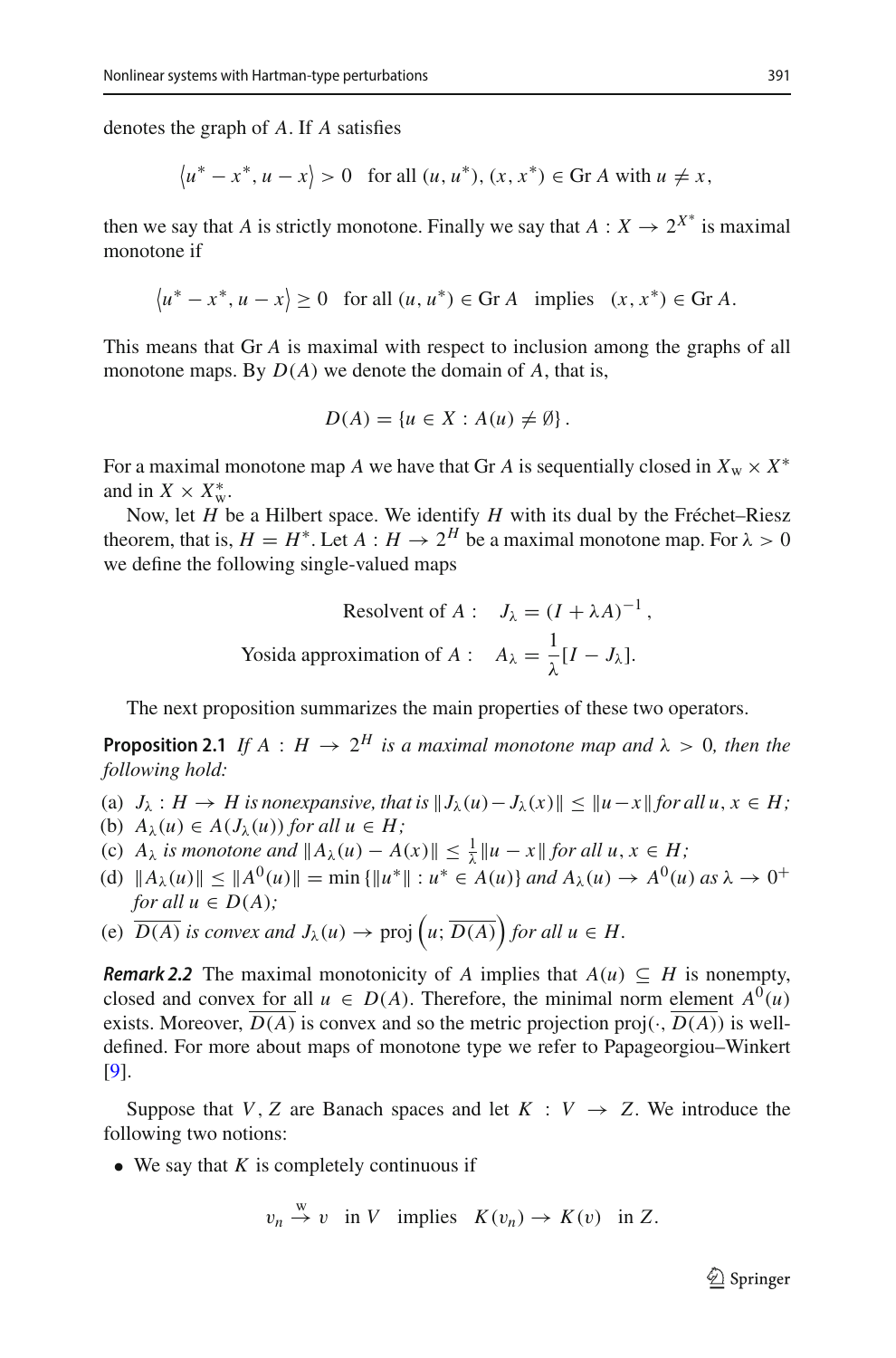• We say that *K* is compact if it is continuous and maps bounded sets in *V* to relatively compact sets in *Z*.

<span id="page-3-0"></span>From the fixed point theory, we will use the Leray–Schauder Alternative Principle which says the following.

**Theorem 2.3** *If V is a Banach space, K : V*  $\rightarrow$  *V is a compact map and* 

$$
S = \{ v \in V : v = \mu K(v) \text{ for some } 0 < \mu < 1 \},
$$

*then one of the following two statements is true:*

- (a) *S is unbounded;*
- (b) *K has a fixed point.*

By  $\rho_M : \mathbb{R}^N \to \mathbb{R}^N$  with  $M > 0$  with denote the map

$$
\rho_M(u) = \begin{cases} u & \text{if } |u| \le M, \\ \frac{Mu}{|u|} & \text{if } M < |u|, \end{cases}
$$

for all  $u \in \mathbb{R}^N$ , where we denote by |*u*| the Euclidean norm of *u* for every  $u \in \mathbb{R}^N$ . It is easy to see that the map  $\rho_m$  is nonexpansive.

For notational simplicity, we will write  $W^{1,p}$  with  $1 < p < \infty$  for the space  $W^{1,p}((0, b), \mathbb{R}^N)$  and by  $\|\cdot\|$  we will denote the norm of  $W^{1,p}$  defined by

$$
||u|| = (||u||_p^p + ||u'||_p^p)^{\frac{1}{p}} \text{ for all } u \in W^{1,p}.
$$

Given a function  $f: T \times \mathbb{R}^N \to \mathbb{R}^N$  we denote by  $N_f$  the Nemytskij operator corresponding to *f* defined by

$$
N_f(u)(\cdot) = f(\cdot, u(\cdot)) \quad \text{for all } u \in W^{1, p}.
$$

Now we introduce the hypotheses on the data of  $(1.1)$ .

H(a):  $a : \mathbb{R}^N \to \mathbb{R}^N$  is a strictly monotone, continuous map such that  $a(0) = 0$ ,

$$
a(y) = c(|y|)y
$$
 for all  $y \in \mathbb{R}^N \setminus \{0\}$ 

with a continuous function  $c : (0, +\infty) \to (0, +\infty)$  and there exist  $c_0 > 0$ and  $1 < p < \infty$  such that

$$
c_0|y|^p \le (a(y), y)_{\mathbb{R}^N}
$$
 for all  $y \in \mathbb{R}^N$ .

*Remark 2.4* Evidently, *a* is maximal monotone. Furthermore, *a* is a homeomorphism onto  $\mathbb{R}^N$  and  $|a^{-1}(y)| \to +\infty$  as  $|y| \to +\infty$ . We stress that no growth condition is imposed on *a*.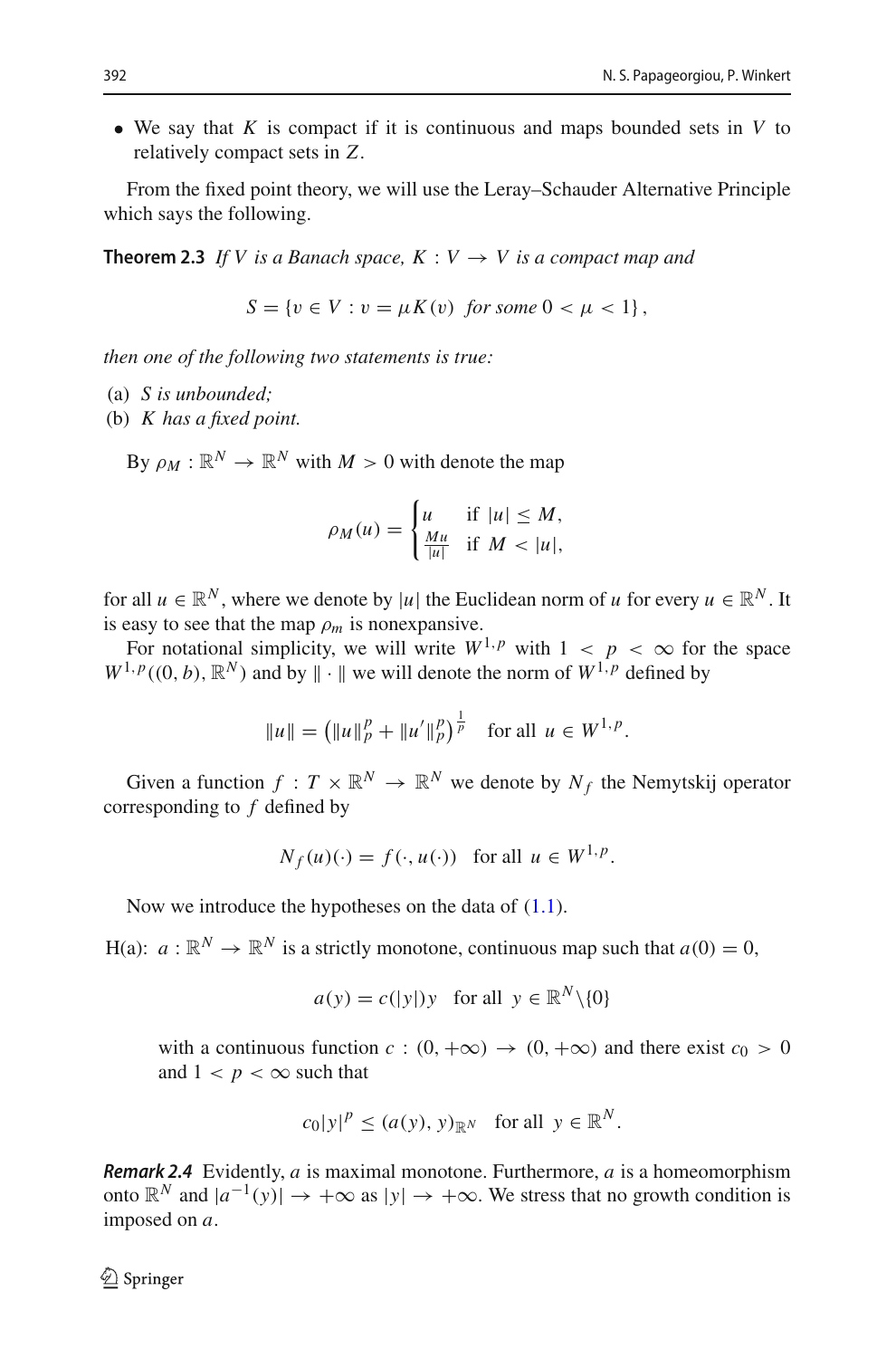**Example 2.5** The following maps satisfy hypotheses H(a):

- $a(y) = |y|^{p-2}y$  with  $1 < p < \infty$ ,
- $a(y) = |y|^{p-2}y + |y|^{q-2}y$  with  $1 < q < p < \infty$ ,
- $a(y) = \left[1 + |y|^2\right]^{\frac{p-2}{2}} y$  with  $1 < p < \infty$ ,
- $a(y) = [ce^{|y|^p} 1] |y|^{p-2}y$  with  $1 < p < \infty$  and  $c > 1$ ,

for all  $y \in \mathbb{R}^N$ . The first map corresponds to the vector *p*-Laplacian and the second one to the vector  $(p, q)$ -Laplacian.

The assumptions on *G* read as follows:

H(G):  $G \in C^2(\mathbb{R}^N, \mathbb{R})$  and  $\nabla G(x) = g_0(|x|)x$  for all  $x \in \mathbb{R}^N$  with  $g_0(r) > 0$  for all  $r > 0$ .

*Remark 2.6* As mentioned before, we do not assume any global growth condition on the function *G*.

**Example 2.7** The following maps fulfill H(G):

- $G(x) = \frac{1}{r} |x|^r$  with  $2 \le r < \infty$ ,
- $G(x) = \frac{1}{r}|x|^r + \frac{1}{q}|x|^q$  with  $2 \le q < r < \infty$ ,
- $G(x) = \frac{1}{2} \left[ e^{|x|^2} 1 \right],$

for all  $x \in \mathbb{R}^N$ .

Finally, we can state our assumptions on  $A: \mathbb{R}^N \to 2^{\mathbb{R}^N}$  and  $f: T \times \mathbb{R}^N \to \mathbb{R}^N$ .

H(A):  $A: \mathbb{R}^N \to 2^{\mathbb{R}^N}$  is a maximal monotone map with  $0 \in A(0)$ ;  $H(f): f: T \times \mathbb{R}^N \to \mathbb{R}^N$  is a Carathéodory function such that

(i) for every  $\eta > 0$  there exists  $a_n \in L^2(T)$  such that

 $| f(t, x) | \leq a_n(t)$  for a.a.  $t \in T$  and for all  $|x| \leq \eta$ ;

(ii) there exists  $M > 0$  such that

$$
(f(t,x),x)_{\mathbb{R}^N}\geq 0
$$

for a.a.  $t \in T$  and for all  $x \in \mathbb{R}^N$  with  $|x| = M$ .

# **3 Existence of solutions**

<span id="page-4-1"></span>For  $h \in L^1(T, \mathbb{R}^N)$  we consider the following system

<span id="page-4-0"></span>
$$
-a (u'(t))' + |u(t)|^{p-2}u'(t) = h(t) \quad \text{for a.a. } t \in T,
$$
  
 
$$
u(0) = u(b), u'(0) = u'(b).
$$
 (3.1)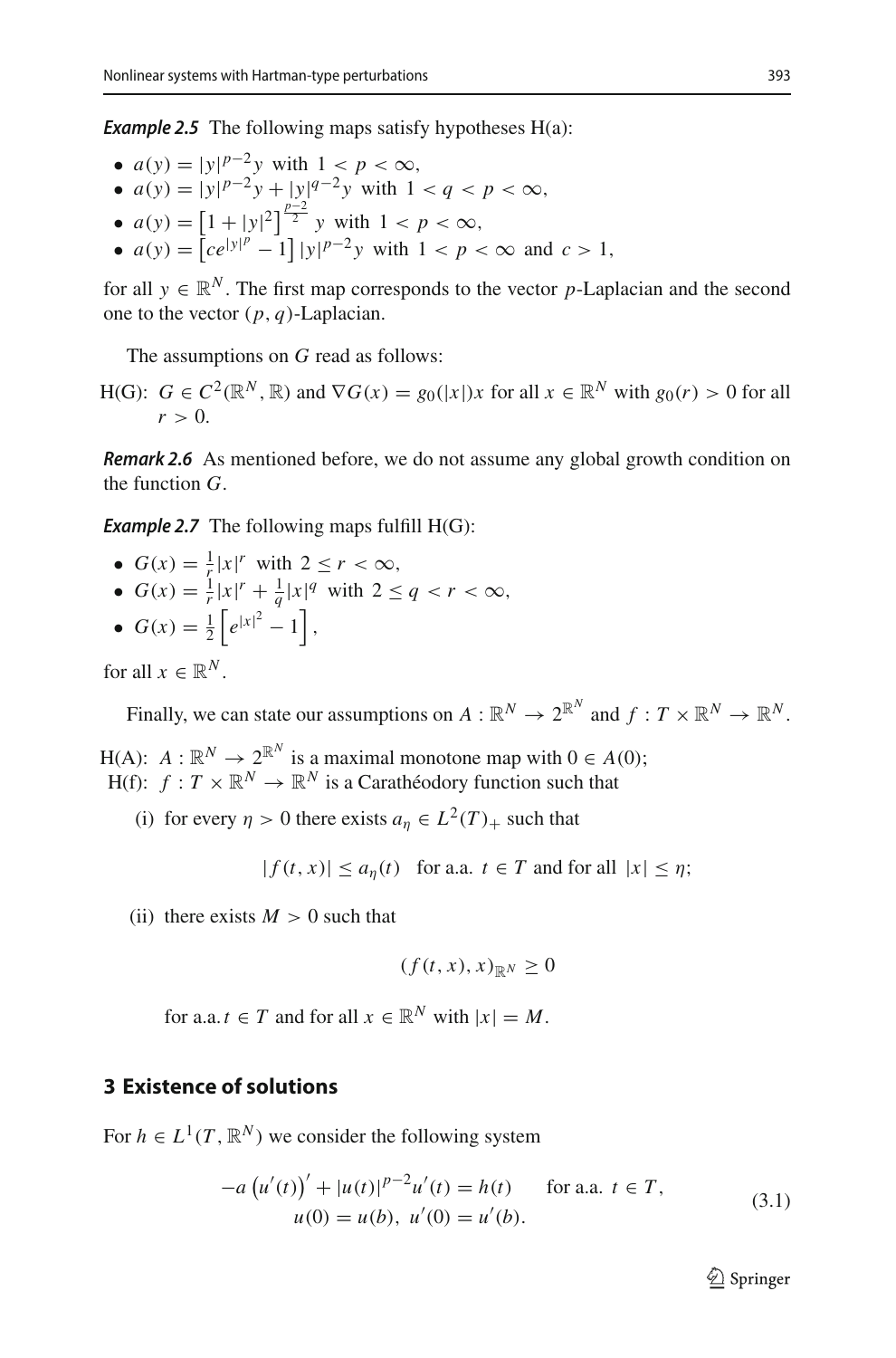**Proposition 3.1** *If hypotheses H(a) hold, then problem* [\(3.1\)](#page-4-0) *has a unique solution*  $K(h) \in C^1(T, \mathbb{R}^N)$  *for every*  $h \in L^1(T, \mathbb{R}^N)$ *.* 

*Proof* Note that

$$
\int_0^b \left[ h(t) - |u(t)|^{p-2} u(t) \right] dt = 0.
$$

The existence of a solution  $K(h) \in C^1(T, \mathbb{R}^N)$  follows from Theorem 5.3 of Manásevich–Mawhin [\[7\]](#page-15-5). The uniqueness of this solution is a consequence of the strict monotonicity of the maps

$$
\mathbb{R}^N \ni y \to a(y) \quad \text{and} \quad \mathbb{R}^N \ni x \to |x|^{p-2}x.
$$

*Remark 3.2* The above proposition is stated in a little more general form than we will need it here. Indeed, it is enough to consider *h* ∈  $L^2(T, \mathbb{R}^N)$ , see hypothesis H(f)(i). However, when  $D(A) = \mathbb{R}^N$ , then we can have  $a_n \in L^1(T)_+$  in hypothesis H(f)(i) and so we use Proposition [3.1.](#page-4-1) For the Dirichlet problem, on account of the Poincaré inequality, we consider instead of  $(3.1)$  the following problem

$$
-a (u'(t))' = h(t) \qquad \text{for a.a. } t \in T,
$$
  

$$
u(0) = u(b) = 0.
$$

Then, the existence and uniqueness of a solution  $K(h) \in C^1(T, \mathbb{R}^N)$  follows from Theorem 5.1 of Manásevich–Mawhin [\[7\]](#page-15-5).

<span id="page-5-1"></span>Now we can define the solution map  $K : L^1(T, \mathbb{R}^N) \to C^1(T, \mathbb{R}^N)$  and obtain the following property of this map.

**Proposition 3.3** *If hypotheses H(a) hold, then K is completely continuous.*

*Proof* Let  $h_n \stackrel{w}{\to} h$  in  $L^1(T, \mathbb{R}^N)$  and set  $u_n = K(h_n)$  for all  $n \in \mathbb{N}$ . We have for *n* ∈ <sup>N</sup>

<span id="page-5-0"></span>
$$
-a\left(u'_{n}(t)\right)' + |u_{n}(t)|^{p-2}u_{n}(t) = h_{n}(t) \quad \text{for a.a. } t \in T,
$$
  

$$
u_{n}(0) = u_{n}(b), \ u'_{n}(0) = u'_{n}(b).
$$
 (3.2)

We take the inner product with  $u_n(t)$ , integrate over  $T = [0, b]$  and perform integration by parts. This leads to

$$
\int_0^b (a(u'_n), u'_n)_{\mathbb{R}^N} dt + \|u_n\|_p^p \le c_1 \|u_n\| \quad \text{for some } c_1 > 0 \text{ and for all } n \in \mathbb{N}.
$$

Taking hypotheses H(a) into account gives

$$
c_0 ||u'_n||_p^p + ||u_n||_p^p \le c_1 ||u_n||
$$
 for all  $n \in \mathbb{N}$ .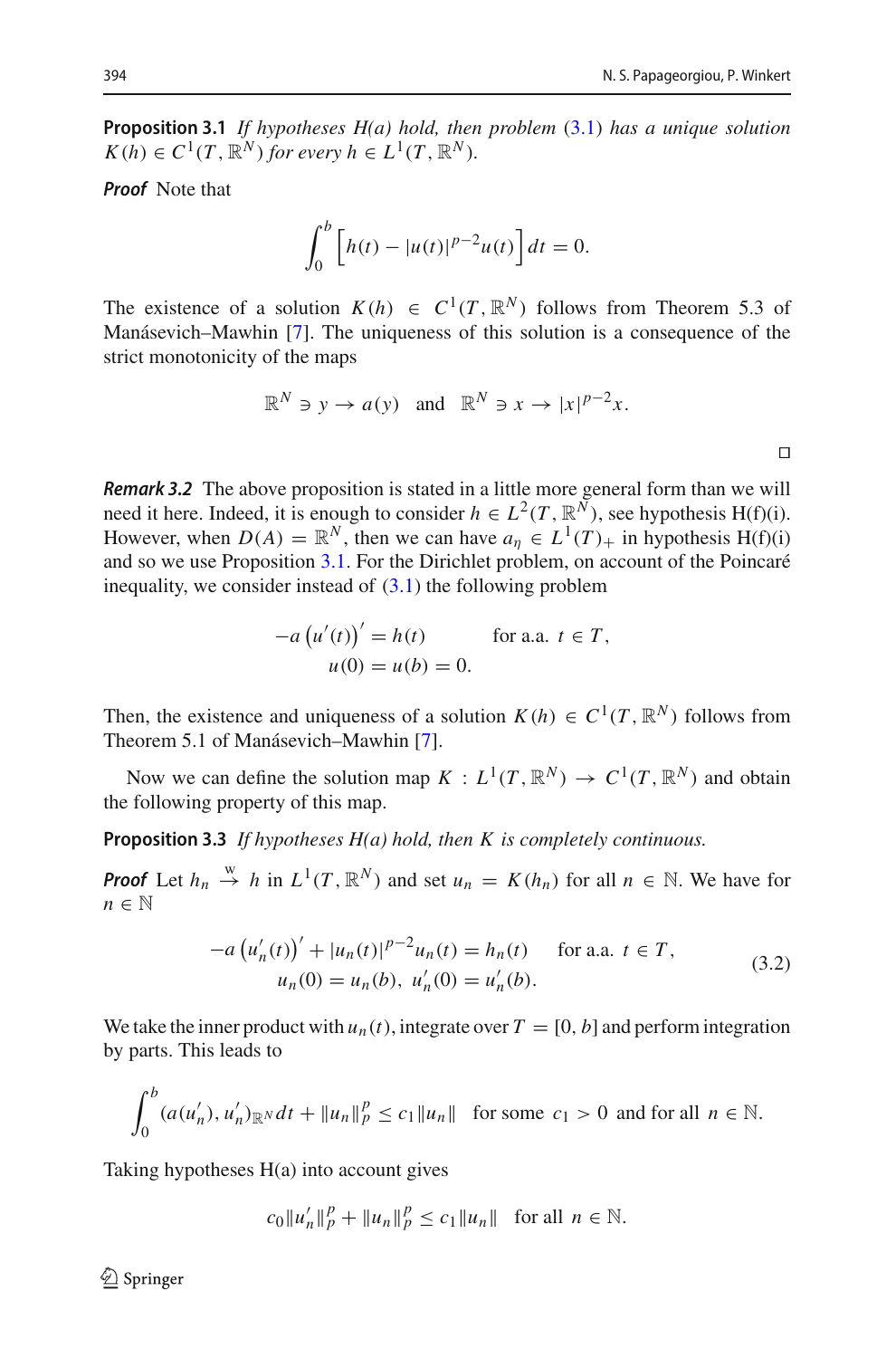Therefore, the sequence  $\{u_n\}_{n>1} \subseteq W^{1,p}$  is bounded and since  $W^{1,p} \hookrightarrow C(T, \mathbb{R}^N)$ is compactly embedded, we conclude that

<span id="page-6-2"></span><span id="page-6-0"></span>
$$
\{u_n\}_{n\geq 1} \subseteq C(T, \mathbb{R}^N) \text{ is relatively compact.}
$$
 (3.3)

From  $(3.2)$  we have

$$
a(u'_n(t)) = a(u'_n(0)) + \int_0^t \left[ h_n(s) - |u_n(s)|^{p-2} u_n(s) \right] ds \tag{3.4}
$$

for all  $t \in T$  and for all  $n \in \mathbb{N}$ . This gives

$$
u'_{n}(t) = a^{-1} \left[ a(u'_{n}(0)) + \int_{0}^{t} \left[ h_{n}(s) - |u_{n}(s)|^{p-2} u_{n}(s) \right] ds \right]
$$

for all  $t \in T$  and for all  $n \in \mathbb{N}$ . If

$$
k_n(t) = \int_0^t \left[ h_n(s) - |u_n(s)|^{p-2} u_n(s) \right] ds
$$

for  $n \in \mathbb{N}$ , then  $\{k_n\}_{n \in \mathbb{N}} \subseteq C(T, \mathbb{R}^N)$  is bounded. Moreover, note that  $\int_0^t u'_n(t)dt = 0$ for  $n \in \mathbb{N}$ . Therefore, Lemma 3.1 of Manásevich–Mawhin [\[7\]](#page-15-5) implies that

<span id="page-6-1"></span>
$$
{a(u_n(0))}_{n\in\mathbb{N}} \subseteq \mathbb{R}^N
$$
 is bounded.

Then, from [\(3.4\)](#page-6-0) and the Arzela–Ascoli theorem, we infer that

$$
\{a(u'_n(\cdot))\}_{n\in\mathbb{N}} \subseteq C(T, \mathbb{R}^N) \text{ is relatively compact.}
$$
 (3.5)

Let  $\hat{a}^{-1}$  :  $C(T, \mathbb{R}^N) \rightarrow C(T, \mathbb{R}^N)$  be defined by

$$
\hat{a}^{-1}(u)(\cdot) = a^{-1}(u(\cdot)) \quad \text{for all } u \in C(T, \mathbb{R}^N).
$$

Evidently,  $\hat{a}^{-1}$  is continuous and bounded, that is, it maps bounded sets to bounded sets. Hence, from  $(3.5)$  we have

$$
\{u'_n\}_{n \in \mathbb{N}} \subseteq C(T, \mathbb{R}^N) \text{ is relatively compact.}
$$
 (3.6)

From  $(3.3)$  and  $(3.6)$  it follows that

$$
{u_n}_{n \in \mathbb{N}} \subseteq C^1(T, \mathbb{R}^N)
$$
 is relatively compact.

We may assume, at least for a subsequence, that

<span id="page-6-4"></span><span id="page-6-3"></span>
$$
u_n \to u \quad \text{in } C^1(T, \mathbb{R}^N). \tag{3.7}
$$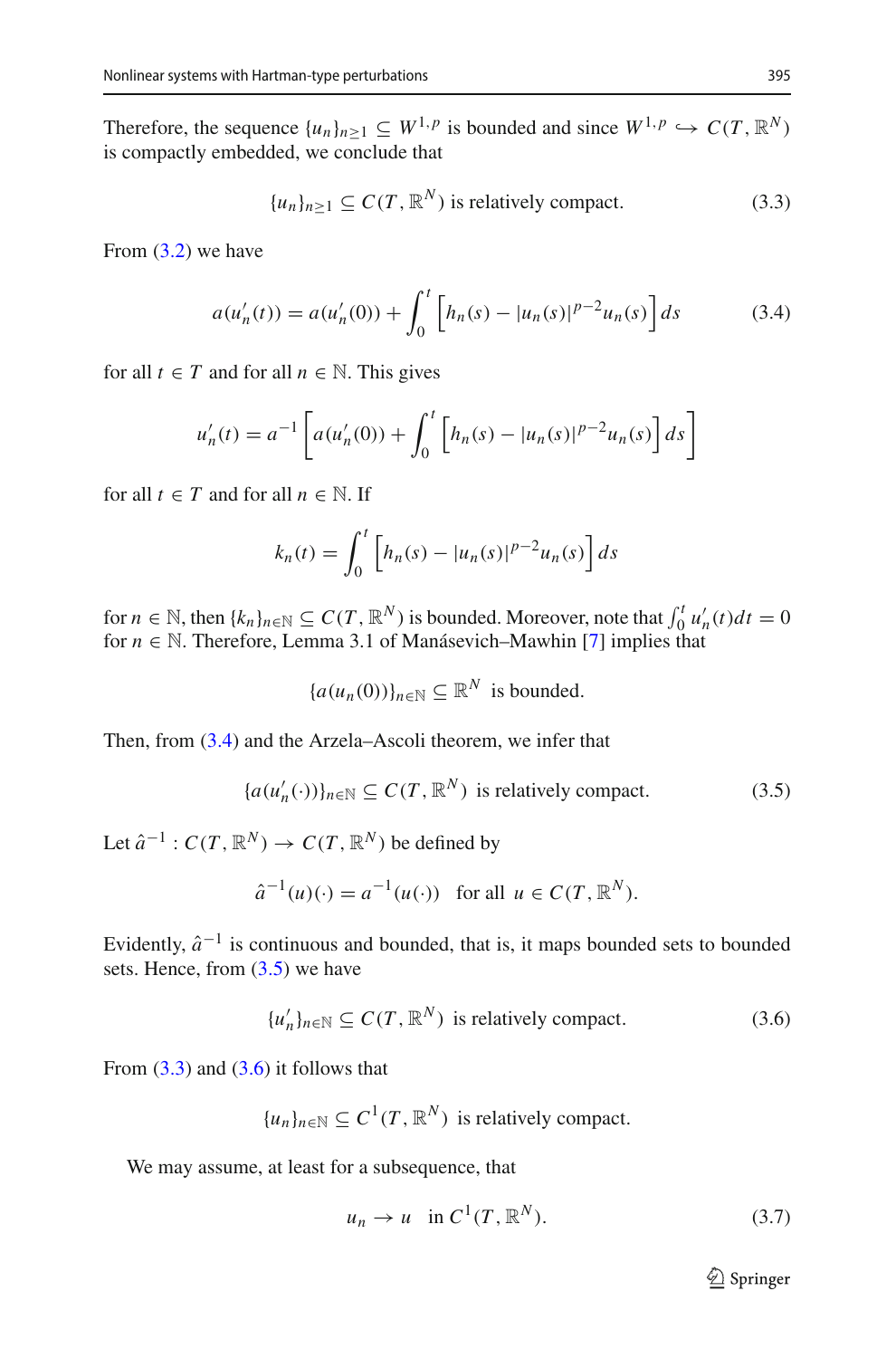We have

$$
\int_0^b (a(u'_n), v')_{\mathbb{R}^N} dt + \int_0^b |u_n|^{p-2} (u_n, v)_{\mathbb{R}^N} dt = \int_0^b (h_n, v)_{\mathbb{R}^N} dt \tag{3.8}
$$

for all  $v \in W^{1,p}$  and for all  $n \in \mathbb{N}$ . From [\(3.7\)](#page-6-4) and the continuity of *a*, we obtain

<span id="page-7-0"></span>
$$
|a(u'_n(t))| \le c_2
$$

for some  $c_2 > 0$ , for all  $t \in T$  and for all  $n \in \mathbb{N}$ . So, if we pass to the limit in [\(3.8\)](#page-7-0) as  $n \to \infty$ , then one has

$$
\int_0^b (a(u'), v')_{\mathbb{R}^N} dt + \int_0^b |u|^{p-2} (u, v)_{\mathbb{R}^N} dt = \int_0^b (h, v)_{\mathbb{R}^N} dt
$$

for all  $v \in W^{1,p}$ . Hence,  $u = K(h)$ .

Therefore, we obtain for the original sequence that

$$
u_n = K(h_n) \to K(h) = u \text{ in } C^1(T, \mathbb{R}^N),
$$

which shows that  $K : L^1(T, \mathbb{R}^N) \to C^1(T, \mathbb{R}^N)$  is completely continuous.

*Remark 3.4* In particular, we obtain that  $K : L^2(T, \mathbb{R}^N) \to C^1(T, \mathbb{R}^N)$  is completely continuous and then, due to the reflexivity of  $L^2(T, \mathbb{R}^N)$ , we have that *K* is compact, see Papageorgiou–Winkert [\[9](#page-15-4), Proposition 3.7.7].

For every  $\lambda > 0$ , let  $\hat{A}_{\lambda}: W^{1,p} \to L^2(T, \mathbb{R}^N)$  be defined by  $\hat{A}_{\lambda}(u)(\cdot) = A_{\lambda}(u(\cdot)).$ In fact,  $\hat{A}_{\lambda}$  is  $L^{\infty}(T, \mathbb{R}^{N})$ -valued. Then, let  $N_{\lambda}: W^{1,p} \to L^{2}(T, \mathbb{R}^{N})$  be defined by

$$
N_{\lambda}(u) = -\hat{A}_{\lambda}(u) - N_f(\rho_M(u)) + |\rho_M(u)|^{p-2} \rho_M(u) + \nabla G(\rho_M(u)).
$$

<span id="page-7-1"></span>The following proposition is an immediate consequence of the properties of  $A_{\lambda}$ , see Proposition [2.1,](#page-2-0) and of the hypotheses  $H(G)$  and  $H(f)$ .

**Proposition 3.5** *If hypotheses H(A), H(G) and H(f) hold, then*  $N_{\lambda}$  :  $W^{1,p} \rightarrow$  $L^2(T, \mathbb{R}^N)$  *is continuous.* 

From Propositions [3.3](#page-5-1) and [3.5](#page-7-1) we easily conclude that the map  $K \circ N_{\lambda}: W^{1,p} \to$  $W^{1,p}$  is compact. We define

$$
S_{\lambda} = \left\{ u \in W^{1,p} : u = \mu(K \circ N_{\lambda})(u), \ 0 < \mu < 1 \right\}.
$$

<span id="page-7-2"></span>**Proposition 3.6** *If hypotheses H(a), H(A), H(G), H(f) hold and*  $\lambda > 0$ *, then*  $S_{\lambda} \subseteq W^{1,p}$ *is bounded.*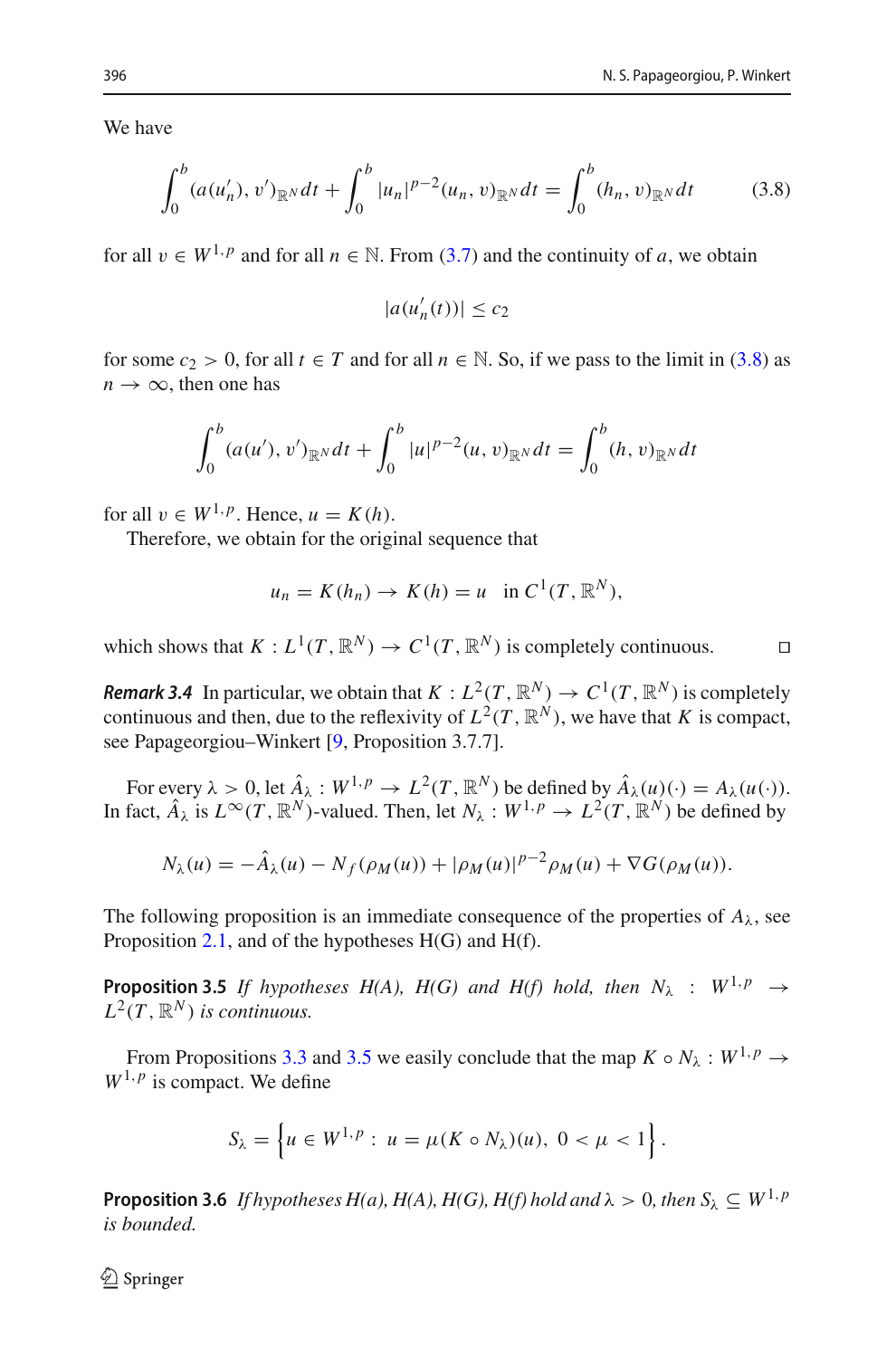*Proof* Let  $u \in S_{\lambda}$ . Then  $\frac{1}{\mu}u = K(N_{\lambda}(u))$  and so

$$
- a \left(\frac{1}{\mu} u'\right)' + \frac{1}{\mu^{p-1}} |u|^{p-2} u
$$
  
=  $-\hat{A}_{\lambda}(u) - N_f(\rho_M(u)) + |\rho_M(u)|^{p-2} \rho_M(u) + \frac{d}{dt} \nabla G(\rho_M(u))$  (3.9)

with  $u(0) = u(b)$  and  $u'(0) = u'(b)$ .

**Claim:**  $|u(t)| \leq M$  for all  $t \in T$ 

Let  $r(t) = \frac{1}{2} |u(t)|^2$  for all  $t \in T$ . Then we can find  $t_0 \in T$  such that  $r(t_0) = \max_T r$ . Arguing by contradiction, suppose that

<span id="page-8-4"></span><span id="page-8-3"></span>
$$
r(t_0) > \frac{1}{2}M^2.
$$

First we assume that  $t_0 \in (0, b)$ . Then

$$
r'(t_0) = (u'(t_0), u(t_0))_{\mathbb{R}^N} = 0.
$$
\n(3.10)

Let *t*<sub>1</sub> ∈ [0, *t*<sub>0</sub>) be such that  $|u(t_1)| = M$  and  $|u(t)| > M$  for all  $(t_1, t_0]$ . Then

$$
- a \left( \frac{1}{\mu} u'(t) \right)' + \frac{1}{\mu^{p-1}} |u(t)|^{p-2} u(t)
$$
  
=  $-\hat{A}_{\lambda}(u(t)) - f(t, \rho_M(u(t))) + |\rho_M(u(t))|^{p-2} \rho_M(u(t)) + \frac{d}{dt} \nabla G(\rho_M(u(t)))$ 

for a.a.  $t \in T$ . This implies

$$
-\frac{d}{dt}\left(a\left(\frac{1}{\mu}u'(t)\right), u(t)\right)_{\mathbb{R}^N} + \left(a\left(\frac{1}{\mu}u'(t)\right), u'(t)\right)_{\mathbb{R}^N} + \frac{1}{\mu^{p-1}}|u(t)|^p
$$
  
= -\left(A\_{\lambda}(u(t)), u(t)\right)\_{\mathbb{R}^N} - \frac{|u(t)|}{M}\left(f(t, \rho\_M(u(t))), \rho\_M(u(t))\right)\_{\mathbb{R}^N}  
+ |u(t)|M^{p-1} + \left(\frac{d}{dt}\nabla G(\rho\_M(u(t))), u(t)\right)\_{\mathbb{R}^N}(3.11)

for a.a.  $t \in [t_1, t_0]$ . Since  $A_\lambda$  is maximal monotone, see Proposition [2.1,](#page-2-0) and  $A_\lambda(0) = 0$ , see hypotheses H(a), we have

$$
-(A_{\lambda}(u(t)), u(t))_{\mathbb{R}^N} \le 0 \quad \text{for all } t \in T. \tag{3.12}
$$

Furthermore, taking hypothesis H(f)(ii) into account, we obtain

$$
-\frac{|u(t)|}{M} (f(t, \rho_M(u(t))), \rho_M(u(t)))_{\mathbb{R}^N} \le 0 \quad \text{for all } t \in [t_1, t_0]. \tag{3.13}
$$

<span id="page-8-2"></span><span id="page-8-1"></span><span id="page-8-0"></span><sup>2</sup> Springer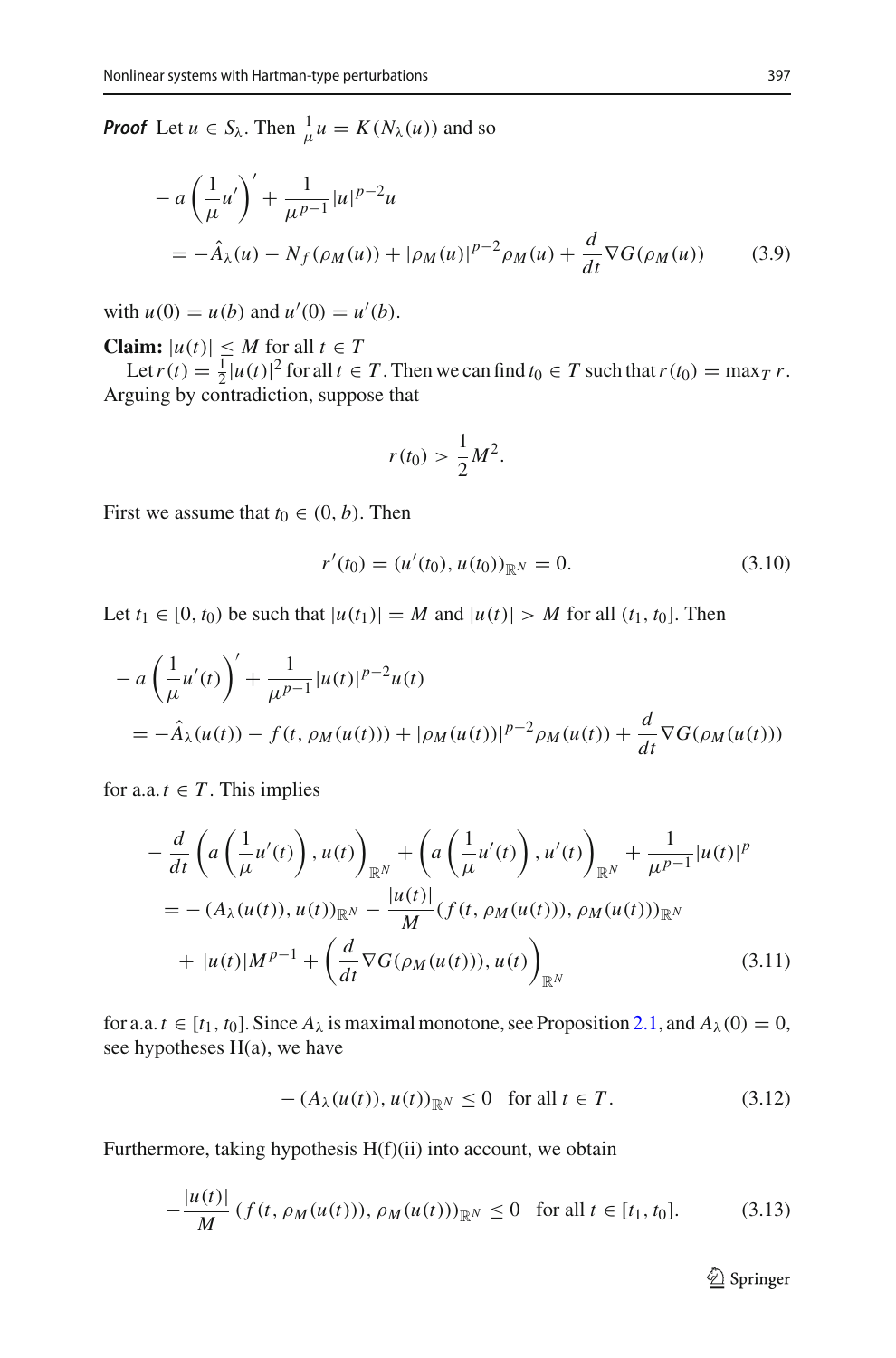Finally, applying hypotheses H(G), we have

<span id="page-9-0"></span>
$$
\begin{aligned}\n&\left(\frac{d}{dt}\nabla G(\rho_M(u(t))), u(t)\right)_{\mathbb{R}^N} \\
&= \frac{|u(t)|}{M} \left(\frac{d}{dt}\nabla G(\rho_M(u(t))), \rho_M(u(t))\right)_{\mathbb{R}^N} \\
&= \frac{|u(t)|}{M} \left[\frac{d}{dt}\left(\nabla G(\rho_M(u(t)), \rho_M(u(t))\right)_{\mathbb{R}^N}\right. \\
&\left.-\left(\nabla G(\rho_M(u(t))), \frac{d}{dt}\rho_M(u(t))\right)_{\mathbb{R}^N}\right] \\
&= \frac{|u(t)|}{dt} \left[\frac{d}{dt}\left(g_0(M)M^2\right) - g_0(M)\frac{d}{dt}|\rho_M(u(t))|^2\right] = 0\n\end{aligned} \tag{3.14}
$$

for all *t* ∈  $[t_1, t_0]$ . We return to  $(3.11)$  and apply  $(3.12)$ ,  $(3.13)$ ,  $(3.14)$  and hypotheses H(a). This gives

$$
|u(t)|\left[\frac{1}{\mu^{p-1}}|u(t)|^{p-1}-M^{p-1}\right] \leq \frac{d}{dt}\left(a\left(\frac{1}{\mu}u'(t)\right),u(t)\right)_{\mathbb{R}^N}
$$

for a.a.  $t \in (t_1, t_0]$  and so, since  $0 < \mu < 1$ ,

$$
0 < \frac{d}{dt} \left( a \left( \frac{1}{\mu} u'(t) \right), u(t) \right)_{\mathbb{R}^N} \quad \text{for a.a. } t \in (t_1, t_0].
$$

Therefore, the function

$$
t \to \left( a\left( \frac{1}{\mu} u'(t) \right), u(t) \right)_{\mathbb{R}^N}
$$

is strictly increasing on  $(t_1, t_0]$ . Hence, we have

$$
\left(a\left(\frac{1}{\mu}u'(t)\right),u(t)\right)_{\mathbb{R}^N} < \left(a\left(\frac{1}{\mu}u'(t_0)\right),u(t_0)\right)_{\mathbb{R}^N} \quad \text{for all } t \in (t_1, t_0).
$$

Based on hypotheses  $H(a)$  and  $(3.10)$  we obtain

$$
c\left(\frac{1}{\mu}|u'(t)|\right)\left(u'(t),u(t)\right)_{\mathbb{R}^N} < c\left(\frac{1}{\mu}|u'(t_0)|\right)\left(u'(t_0),u(t_0)\right)_{\mathbb{R}^N} = 0.
$$

Thus,  $r'(t) < 0$  for all  $t \in (t_1, t_0)$ .

Finally we have

$$
M^2 < r(t_0) < r(t_1) = M^2,
$$

a contradiction.

<sup>2</sup> Springer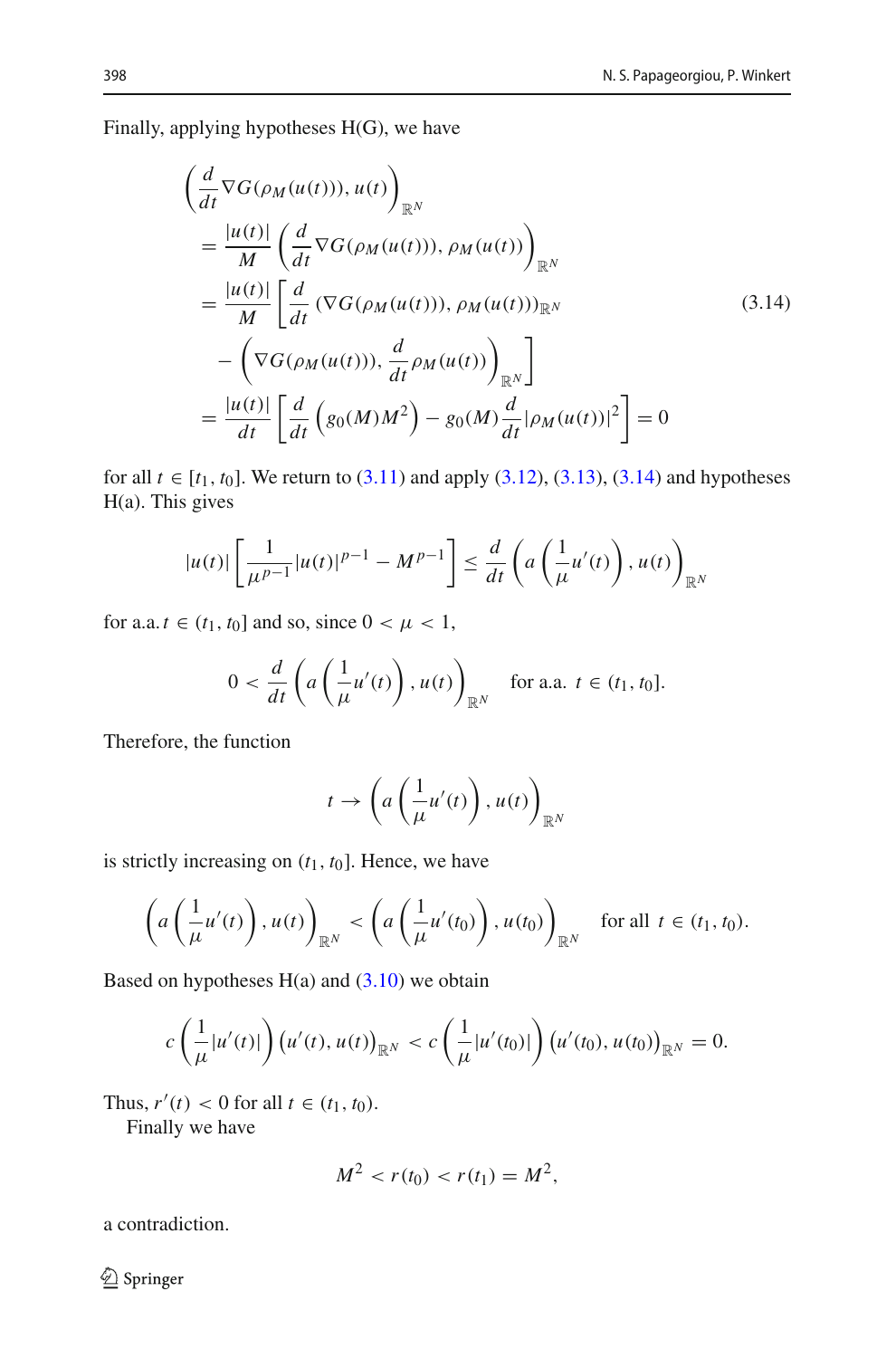If  $t_0 = 0$  or  $t_0 = b$ , then  $r(0) = r(b)$  and  $r'(0) \le 0 \le r'(b)$ . But

$$
r'(t) = (u'(t), u(t))_{\mathbb{R}^N} \text{ for all } t \in T,
$$

which implies  $r'(0) = r'(b) = 0$  and so the previous argument applies. This proves the Claim.

Next we act on  $(3.9)$  with *u*, perform integration by parts and use hypotheses H(a), H(G), H(f)(i) and the Claim. This gives

$$
\frac{1}{\mu^{p-1}} \left[ c_0 \left\| u' \right\|_p^p + \left\| u \right\|_p^p \right] \le c_3 \quad \text{for some } c_3 > 0 \text{ and for all } u \in S.
$$

Recall that  $0 < \mu < 1$ , we see that  $S \subset W^{1,p}$  is bounded.

For  $\lambda > 0$  we consider the following approximation to problem [\(1.1\)](#page-1-0)

$$
a(u'(t))' + \frac{d}{dt}\nabla G(u(t)) = A_{\lambda}(u(t)) + f(t, u(t)) \quad \text{for a.a. } t \in T = [0, b],
$$
  
 
$$
u(0) = u(b), u'(0) = u'(b).
$$
 (3.15)

<span id="page-10-1"></span>**Proposition 3.7** *If hypotheses H(a), H(G), H(A), H(f) hold and let*  $\lambda > 0$ *, then problem*  $(3.15)$  *has a unique solution*  $\hat{u}_{\lambda} \in C^1(T, \mathbb{R}^N)$ *.* 

*Proof* The compactness of  $K \circ N_\lambda : W^{1,p} \to W^{1,p}$  and Proposition [3.6](#page-7-2) permit the use of the Leray–Schauder Alternative Principle stated as Theorem [2.3.](#page-3-0) So, there exists  $\hat{u}_\lambda \in W^{1,p}$  such that

$$
\hat{u} = (K \circ N_{\lambda}) (\hat{u}_{\lambda}).
$$

This gives

$$
\hat{u}_{\lambda} \in C^1(T, \mathbb{R}^N)
$$
 and  $|\hat{u}_{\lambda}(t)| \leq M$  for all  $t \in T$ ,

see the proof of Proposition [3.6.](#page-7-2) Then  $\rho_M(\hat{u}_\lambda(t)) = \hat{u}_\lambda(t)$  and so we conclude that  $\hat{u}_\lambda \in C^1(T, \mathbb{R}^N)$  is a solution of (3.15), see (3.9) with  $u = 1$ .  $\hat{u}_{\lambda} \in C^1(T, \mathbb{R}^N)$  is a solution of [\(3.15\)](#page-10-0), see [\(3.9\)](#page-8-4) with  $\mu = 1$ .

Let  $\mathfrak{a}: L^2(T, \mathbb{R}^N) \to 2^{L^2(T, \mathbb{R}^N)}$  be defined by

$$
\mathfrak{a}(u) = \left\{ \vartheta \in L^2(T, \mathbb{R}^N) : \vartheta(t) \in A(u(t)) \text{ for a.a. } t \in T \right\}.
$$

Since  $0 \in A(0)$  we see that  $D(\mathfrak{a}) \neq \emptyset$ . From Brézis [\[2](#page-14-0), p. 21] we have the following result.

**Proposition 3.8** *If hypotheses H(A) hold, then* a *is maximal monotone.*

Now we are ready to produce a solution for problem [\(1.1\)](#page-1-0).

<span id="page-10-0"></span>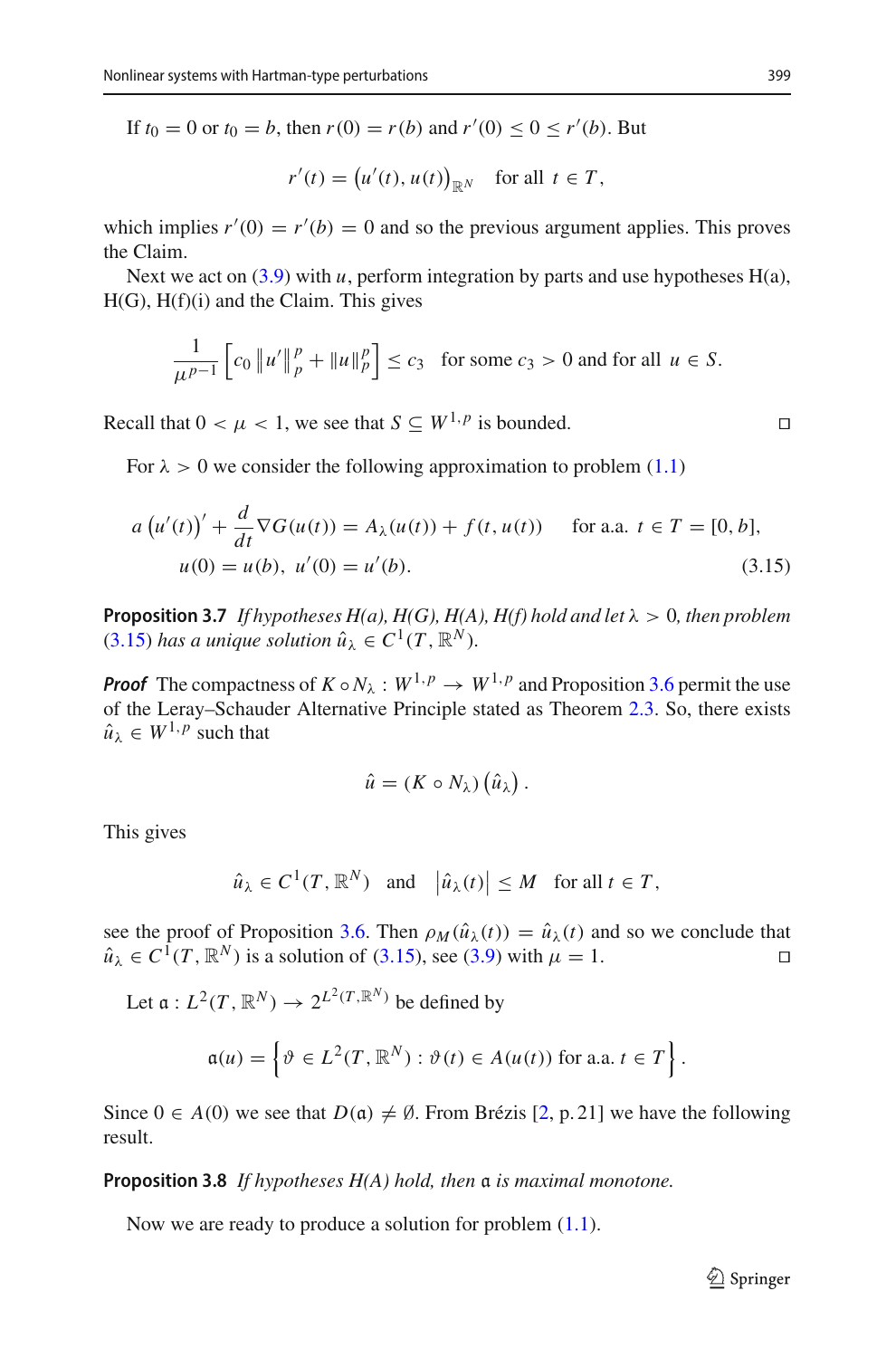**Theorem 3.9** *If hypotheses H(a), H(G), H(A), H(f) hold, then problem* [\(1.1\)](#page-1-0) *has a solution*  $\hat{u} \in C^1(T, \mathbb{R}^N)$ *.* 

*Proof* Let  $\lambda_n \to 0^+$  and let  $\hat{u}_n = \hat{u}_{\lambda_n} \in C^1(T, \mathbb{R}^N)$  for  $n \in \mathbb{N}$  be a solution of [\(3.15\)](#page-10-0) based on Proposition [3.7.](#page-10-1) From the proof of Proposition [3.6,](#page-7-2) see the Claim in that proof, we have

<span id="page-11-0"></span>
$$
\left|\hat{u}_n(t)\right| \le M \quad \text{for all } t \in T \text{ and for all } n \in \mathbb{N}.\tag{3.16}
$$

From [\(3.15\)](#page-10-0) it follows that

$$
\int_0^b \left( a\left(\hat{a}'_n\right), \hat{u}'_n \right)_{\mathbb{R}^N} dt \leq \int_0^b \left| f\left(t, \hat{u}_n\right) \right| M dt + \int_0^b \left| \frac{d}{dt} \nabla G\left(\hat{u}_n\right) \right| M dt,
$$

where we recall that  $A_{\lambda_n}$  is monotone,  $A_{\lambda_n}(0) = 0$  and see [\(3.16\)](#page-11-0). Applying hypotheses  $H(a)$ ,  $H(G)$  and  $H(f)(i)$  leads to

$$
c_0 \|\hat{u}'_n\|_p^p \le c_3
$$
 for some  $c_3 > 0$  and for all  $n \in \mathbb{N}$ .

Therefore, the sequence  $\{\hat{u}'_n\}_{n \in \mathbb{N}} \subseteq L^p(T, \mathbb{R}^N)$  is bounded and so it is  $\{\hat{u}_n\}_{n \in \mathbb{N}} \subseteq L^p(T, \mathbb{R}^N)$  $W^{1,p}$ , see [\(3.16\)](#page-11-0). So, by passing to a subsequence if necessary, we can say that

<span id="page-11-2"></span>
$$
\hat{u}_n \stackrel{\text{w}}{\rightarrow} \hat{u} \text{ in } W^{1,p} \text{ and } \hat{u}_n \rightarrow \hat{u} \text{ in } C(T, \mathbb{R}^N).
$$

Now we take the inner product with  $A_{\lambda_n}(\hat{u}_n(t))$  in [\(3.15\)](#page-10-0) and integrate over  $T = [0, b]$ . After integration by parts and by applying hypotheses  $H(G)$ ,  $H(f)(i)$  and [\(3.16\)](#page-11-0), we obtain

$$
\int_0^b \left( a\left(\hat{u}'_n\right), \frac{d}{dt} A_{\lambda_n}(u_n) \right)_{\mathbb{R}^N} dt + \left\| A_{\lambda_n}(u_n) \right\|_2^2 \le c_4 \left\| A_{\lambda_n}(u_n) \right\|_2 \tag{3.17}
$$

for some  $c_4 > 0$  and for all  $n \in \mathbb{N}$ .

The map  $x \to A_{\lambda_n}(x)$  for  $n \in \mathbb{N}$  is Lipschitz continuous from  $\mathbb{R}^N$  into  $\mathbb{R}^N$ . So, by the Rademacher theorem, see Evans–Gariepy [\[3](#page-15-6), p. 81], we know that  $A_{\lambda_n}$  is differentiable at all  $x \in \mathbb{R}^N \setminus D_n$  with  $|D_n|_N = 0$ , where  $|\cdot|_N$  denotes the Lebesgue measure on  $\mathbb{R}^N$ . Then, since  $A_{\lambda_n}$  is monotone, we have for all  $x \in \mathbb{R}^N \setminus D_n$  and for every  $h \in \mathbb{R}^N$ ,

$$
\left(\frac{A_{\lambda_n}(x+\tau h)-A_{\lambda_n}(x)}{\tau},h\right)_{\mathbb{R}^N}\geq 0.
$$

This implies

<span id="page-11-1"></span>
$$
\left(A'_{\lambda_n}(x)h, h\right)_{\mathbb{R}^N} \ge 0. \tag{3.18}
$$

 $\textcircled{2}$  Springer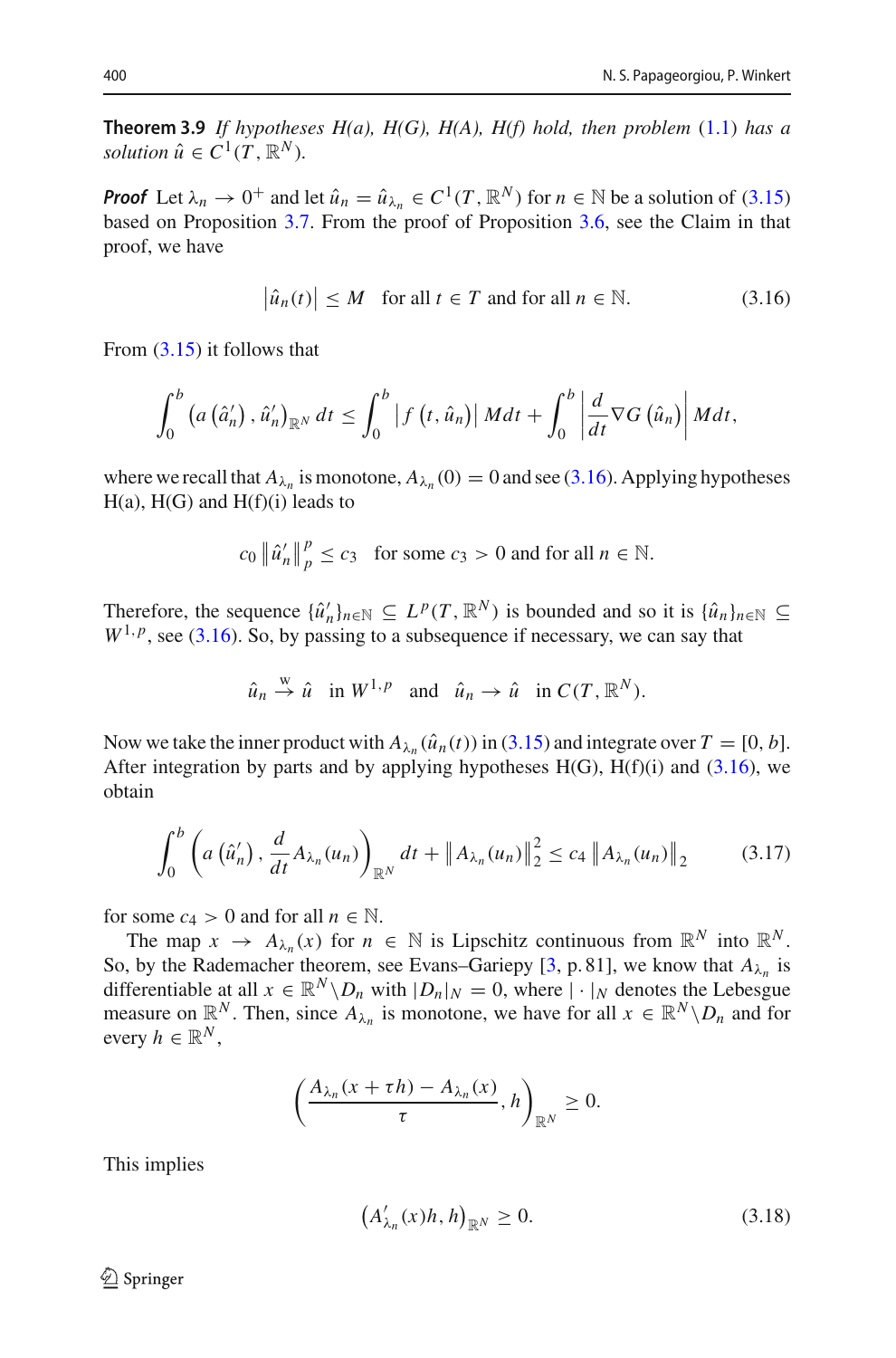Then, from the chain rule for Sobolev functions, see Papageorgiou–Winkert [\[9](#page-15-4), Theorem 4.5.18], we have

$$
\frac{d}{dt}A_{\lambda_n}\left(\hat{u}_n(t)\right) = A'_{\lambda_n}\left(\hat{u}_n(t)\right)\hat{u}'_n(t) \quad \text{for a.a. } t \in T. \tag{3.19}
$$

Applying  $(3.19)$ , hypotheses H(a) and  $(3.18)$  gives

<span id="page-12-0"></span>
$$
\int_0^b \left( a\left(\hat{u}'_n(t)\right), \frac{d}{dt} A_{\lambda_n}\left(\hat{u}_n\right) \right)_{\mathbb{R}^N} dt
$$
\n
$$
= \int_0^b \left( a\left(\hat{u}'_n(t)\right), A'_{\lambda_n}\left(\hat{u}_n\right) \hat{u}'_n \right)_{\mathbb{R}^N} dt
$$
\n
$$
= \int_0^b c\left( \left|\hat{u}'_n \right| \right) \left(\hat{u}'_n, \hat{A}_{\lambda_n}(u_n) \hat{u}_n \right)_{\mathbb{R}^N} dt \ge 0.
$$

Returning to  $(3.17)$  and using  $(3.19)$  we obtain

$$
\|A_{\lambda_n}(u_n)\|_2^2 \le c_4 \|A_{\lambda_n}(u_n)\|_2 \quad \text{for all } n \in \mathbb{N},
$$

which shows that

$$
\left\{\hat{A}_{\lambda_n}(u_n)\right\}_{n\in\mathbb{N}} = \left\{A_{\lambda_n}(u_n(\cdot))\right\}_{n\in\mathbb{N}} \subseteq L^2(T,\mathbb{R}^N)
$$
 is bounded.

So, we may assume that

<span id="page-12-2"></span><span id="page-12-1"></span>
$$
\hat{A}_{\lambda_n}\left(\hat{u}_n\right) \stackrel{\text{w}}{\rightarrow} \text{y} \quad \text{in } L^2(T, \mathbb{R}^N). \tag{3.20}
$$

From  $(3.15)$  we have

$$
u'_n(t) = a^{-1} \left( a(u'_n(0)) + \int_0^t \left[ A_{\lambda_n} \left( \hat{u}_n(s) \right) + f \left( s, \hat{u}_n(s) \right) - \frac{d}{dt} \nabla G \left( \hat{u}_n(s) \right) \right] ds \right)
$$
\n(3.21)

for all  $n \in \mathbb{N}$ . We set

$$
g_n(t) = \int_0^t \left[ A_{\lambda_n} \left( \hat{u}_n(s) \right) + f \left( s, \hat{u}_n(s) \right) - \frac{d}{dt} \nabla G \left( \hat{u}_n(s) \right) \right] ds
$$

for all  $t \in T$  and for all  $n \in \mathbb{N}$ . The Arzela–Ascoli theorem implies that

 ${g_n}_{n \in \mathbb{N}} \subseteq C(T, \mathbb{R}^N)$  is relatively compact.

Therefore, invoking Lemma 3.1 of Manásevich–Mawhin [\[7\]](#page-15-5), we infer that

 ${a(u'_n(0))}_{n \geq 1} \subseteq \mathbb{R}^N$  is relatively compact.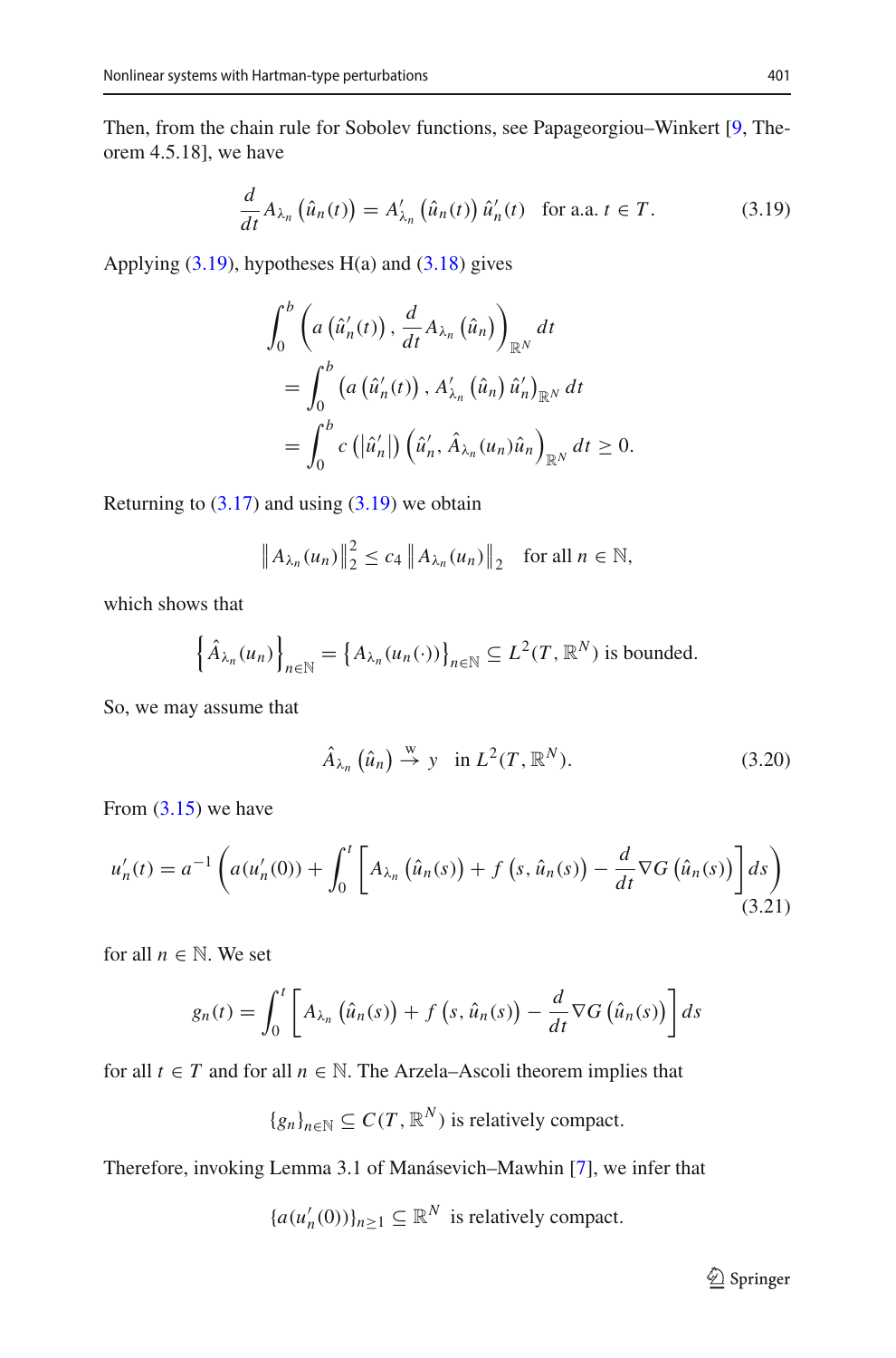Recall that the map  $\hat{a}^{-1}$  :  $C(T, \mathbb{R}^N) \to C(T, \mathbb{R}^N)$  defined by  $\hat{a}^{-1}(u)(\cdot) = a^{-1}(u(\cdot))$ is continuous. Thus, from  $(3.21)$  it follows that

$$
\{\hat{u}'_n\}_{n \in \mathbb{N}} \subseteq C(T, \mathbb{R}^N)
$$
 is relatively compact

and because of the compact embedding  $W^{1,p} \hookrightarrow C(T, \mathbb{R}^N)$ ,

$$
\{\hat{u}_n\}_{n\in\mathbb{N}}\subseteq C^1(T,\mathbb{R}^N)
$$
 is relatively compact.

So, we have

<span id="page-13-0"></span>
$$
\hat{u}_n \to \hat{u} \quad \text{in } C^1(T, \mathbb{R}^N). \tag{3.22}
$$

In the limit as  $n \to \infty$ , we obtain

$$
-\int_0^b \left(a\left(\hat{u}'\right), v'\right)_{\mathbb{R}^N} dt + \int_0^b \left(\frac{d}{dt}\nabla G\left(\hat{u}\right), v\right)_{\mathbb{R}^N} dt
$$
  
= 
$$
\int_0^b \left(y, v\right)_{\mathbb{R}^N} dt + \int_0^b \left(f\left(t, \hat{u}\right), v\right)_{\mathbb{R}^N} dt \quad \text{for all } v \in W^{1, p},
$$

see [\(3.20\)](#page-12-2) and [\(3.22\)](#page-13-0). Therefore,

$$
a\left(\hat{u}'(t)\right)' + \frac{d}{dt}\nabla G(\hat{u}(t)) = y(t) + f(t, \hat{u}(t)) \quad \text{for a.a. } t \in T,
$$
  

$$
\hat{u}(0) = \hat{u}(b), \ \hat{u}'(0) = \hat{u}'(b).
$$

We will be done if we can show that  $y(t) \in A(\hat{u}(t))$  for a.a.  $t \in T$ .

Let  $\hat{J}_{\lambda_n}(\hat{u}_n)(\cdot) = J_{\lambda_n}(\hat{u}_n(\cdot))$  for all  $n \in \mathbb{N}$ . From Proposition [2.1](#page-2-0) and the chain rule for Sobolev functions we have that  $\hat{J}_{\lambda_n}(\hat{u}_n) \in W^{1,2}$  for all  $n \in \mathbb{N}$  and

$$
\left\{\hat{J}_{\lambda_n}\left(\hat{u}_n\right)\right\}_{n\in\mathbb{N}}\subseteq W^{1,2}
$$
 is bounded.

So, we may assume that  $\hat{J}_{\lambda_n}(\hat{u}_n) \stackrel{w}{\rightarrow} w$  in  $W^{1,2}$  and because of the compact embedding  $W^{1,2} \hookrightarrow C(T,\mathbb{R}^N),$ 

<span id="page-13-1"></span>
$$
\hat{J}_{\lambda_n}\left(\hat{u}_n\right) \to w \quad \text{in } C(T, \mathbb{R}^N). \tag{3.23}
$$

We know that

$$
\hat{J}_{\lambda_n}(\hat{u}_n) + \hat{\lambda}_n \hat{A}_{\lambda_n}(\hat{u}_n) = \hat{u}_n \text{ for all } n \in \mathbb{N},
$$

which implies  $w = \hat{u}$ , see [\(3.23\)](#page-13-1) and [\(3.22\)](#page-13-0). Also, from (3.23) we see that

<span id="page-13-2"></span>
$$
\hat{J}_{\lambda_n}\left(\hat{u}_n\right) \to \hat{u} \quad \text{in } C(T, \mathbb{R}^N). \tag{3.24}
$$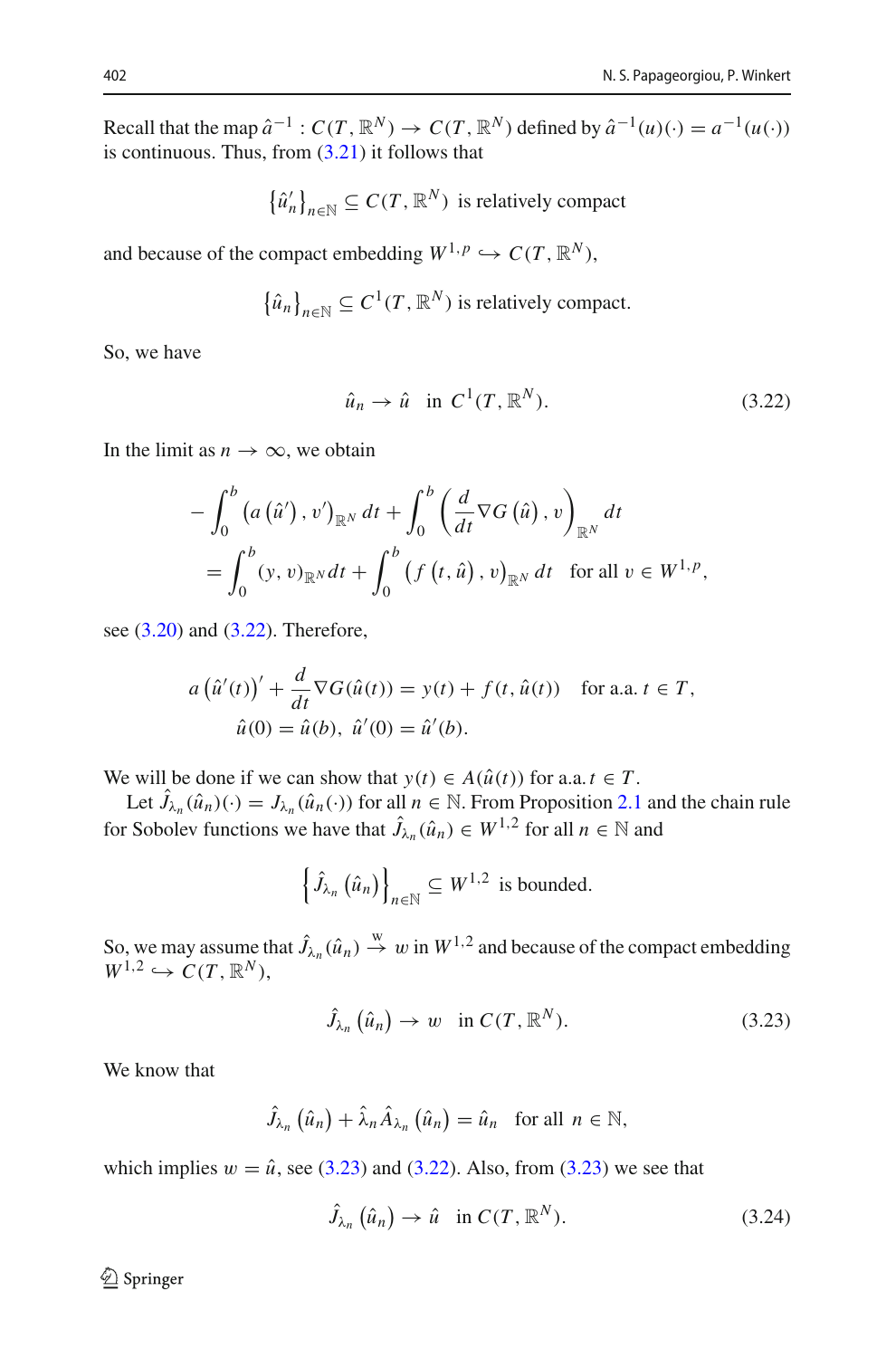Moreover, we have

<span id="page-14-1"></span>
$$
\hat{A}_{\lambda_n}(u_n) \in \mathfrak{a}\left(\hat{J}_{\lambda_n}(u_n)\right) \quad \text{for all } n \in \mathbb{N},\tag{3.25}
$$

see Proposition  $2.1$ . From Proposition  $3.7$  we know that  $\alpha$  is maximal monotone. So, the graph of a is sequentially closed in  $L^2(T, \mathbb{R}^N) \times L^2(T, \mathbb{R}^N)$ w. From [\(3.20\)](#page-12-2), [\(3.24\)](#page-13-2) and [\(3.25\)](#page-14-1) we have  $y \in \mathfrak{a}(\hat{u})$ . This means that

$$
y(t) \in A\left(\hat{u}(t)\right) \quad \text{for a.a. } t \in T.
$$

Therefore,  $\hat{u} \in C^1(T, \mathbb{R}^N)$  is a solution of problem [\(1.1\)](#page-1-0).

When  $D(A) = \mathbb{R}^N$  we can avoid the approximation by problem [\(3.15\)](#page-10-0) and can also relax a little hypothesis H(f)(i).

Now, the hypotheses on the map *A* are the following.

H(A)':  $A: \mathbb{R}^N \to 2^{\mathbb{R}^N}$  is a maximal monotone map such that  $D(A) = \mathbb{R}^N$  and  $0 \in A(0)$ .

*Remark 3.10* In this case we know that *A* has nonempty, compact and convex values and as a multifunction it is upper semicontinuous from  $\mathbb{R}^N$  into  $\mathbb{R}^N$ , see Papageorgiou– Winkert [\[9,](#page-15-4) Proposition 6.1.13].

The more general conditions on the perturbation  $f: T \times \mathbb{R}^N \to \mathbb{R}^N$  read as follows.

H(f)':  $f: T \times \mathbb{R}^N \to \mathbb{R}^N$  is a Carathéodory function such that

(i) for every  $\eta > 0$  there exists  $a_n \in L^1(T)_+$  such that

 $|f(t, x)| \le a_n(t)$  for a.a.  $t \in T$  and for all  $|x| \le n$ ;

(ii) same as hypothesis  $H(f)(ii)$ .

The method of the proof remains the same. Only since we work directly on the inclusion problem  $(1.1)$  and do not pass first from its single-valued approximation [\(3.15\)](#page-10-0), we do not use Theorem [2.3,](#page-3-0) but its multivalued counterpart due to Bader [\[1](#page-14-2)]. Then we can have the following existence theorem.

**Theorem 3.11** If hypotheses  $H(a)$ ,  $H(G)$ ,  $H(A)'$  and  $H(f)'$  hold, then problem  $(1.1)$ *admits a solution*  $\hat{u} \in C^1(T, \mathbb{R}^N)$ *.* 

### **References**

- <span id="page-14-2"></span>1. Bader, R.: A topological fixed-point index theory for evolution inclusions. Z. Anal. Anwend. **20**(1), 3–15 (2001)
- <span id="page-14-0"></span>2. Brézis, H.: Opérateurs Maximaux Monotones et Semi-groupes de Contractions dans les Espaces de Hilbert. North-Holland Publishing Co., Amsterdam (1973)